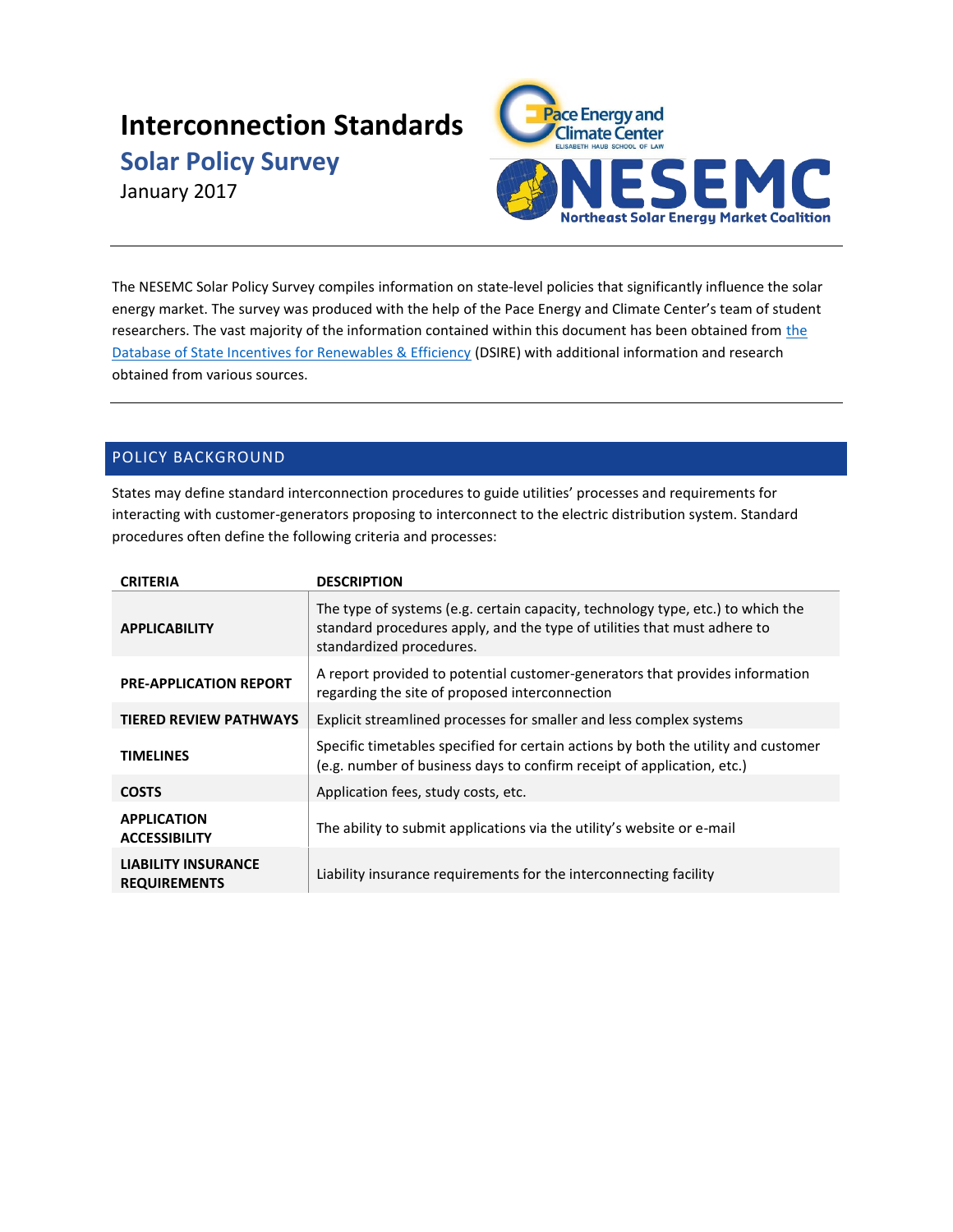

# SUMMARY

|                | <b>APPLICABILITY</b>      | <b>PRE-APPLICATION</b><br><b>REPORT</b>                                                                  | <b>TIERED REVIEW</b><br><b>PATHWAYS</b>                                       | <b>TIMELINES</b>                      | <b>COSTS</b>                         | <b>ACCESSIBILITY</b>                                                          |
|----------------|---------------------------|----------------------------------------------------------------------------------------------------------|-------------------------------------------------------------------------------|---------------------------------------|--------------------------------------|-------------------------------------------------------------------------------|
| <b>CT</b>      | $<$ 20 MW<br>All IOUS     | No report required                                                                                       | Includes tiered<br>review pathways                                            | Timelines for utility<br>and customer | App. fee:<br>\$100 to \$1,000        | Online submission acceptance not<br>required; some utilities do accept online |
| <b>ME</b>      | All DG<br>All utilities   | No report required                                                                                       | Includes tiered<br>review pathways                                            | Timelines for utility<br>and customer | App. fee:<br>\$50 to \$100 + \$2/kW  | Online submission acceptance not<br>required; some utilities do accept online |
| <b>MA</b>      | All DG<br>All IOUS        | Report required                                                                                          | Includes tiered<br>review pathways                                            | Timelines for utility<br>and customer | App. fee:<br>\$0 to \$7,500          | Online submission acceptance not<br>required; some utilities do accept online |
| <b>NH</b>      | $<$ 1 MW<br>All utilities | Report required                                                                                          | None                                                                          | Timelines for utility<br>and customer | Not defined                          | Online submission acceptance not<br>required                                  |
| N <sub>J</sub> | All DG<br>All IOUS        | No report required                                                                                       | Includes tiered<br>review pathways                                            | Timelines for utility<br>and customer | App. fee:<br>\$0 to \$100 + \$2/kW   | Online submission acceptance not<br>required; some utilities do accept online |
| <b>NY</b>      | <5 MW<br>All IOUS         | Report required                                                                                          | Includes tiered<br>review pathways                                            | Timelines for utility<br>and customer | App. fee:<br>\$0 to \$750            | Online submission acceptance required                                         |
| PA             | $<$ 2 MW<br>All IOUS      | No report required                                                                                       | Includes tiered<br>review pathways                                            | Timelines for utility<br>and customer | App. fee:<br>\$100 to \$350 + \$2/kW | Online submission acceptance required                                         |
| <b>RI</b>      | All DG<br>All utilities   | No report required, but state's<br>largest utility provides one                                          | Not required, but<br>state's largest<br>utility has tiered<br>review pathways | Timelines for utility<br>and customer | App. fee:<br>\$3/kW (\$2,500 max)    | Online submission acceptance not<br>required; some utilities do accept online |
| <b>VT</b>      | All DG<br>All utilities   | No formal report required, but<br>utility must respond to<br>informal requests for system<br>information | Includes tiered<br>review pathways                                            | Timelines for utility<br>and customer | App. fee:<br>\$300                   | Online submission acceptance not<br>required                                  |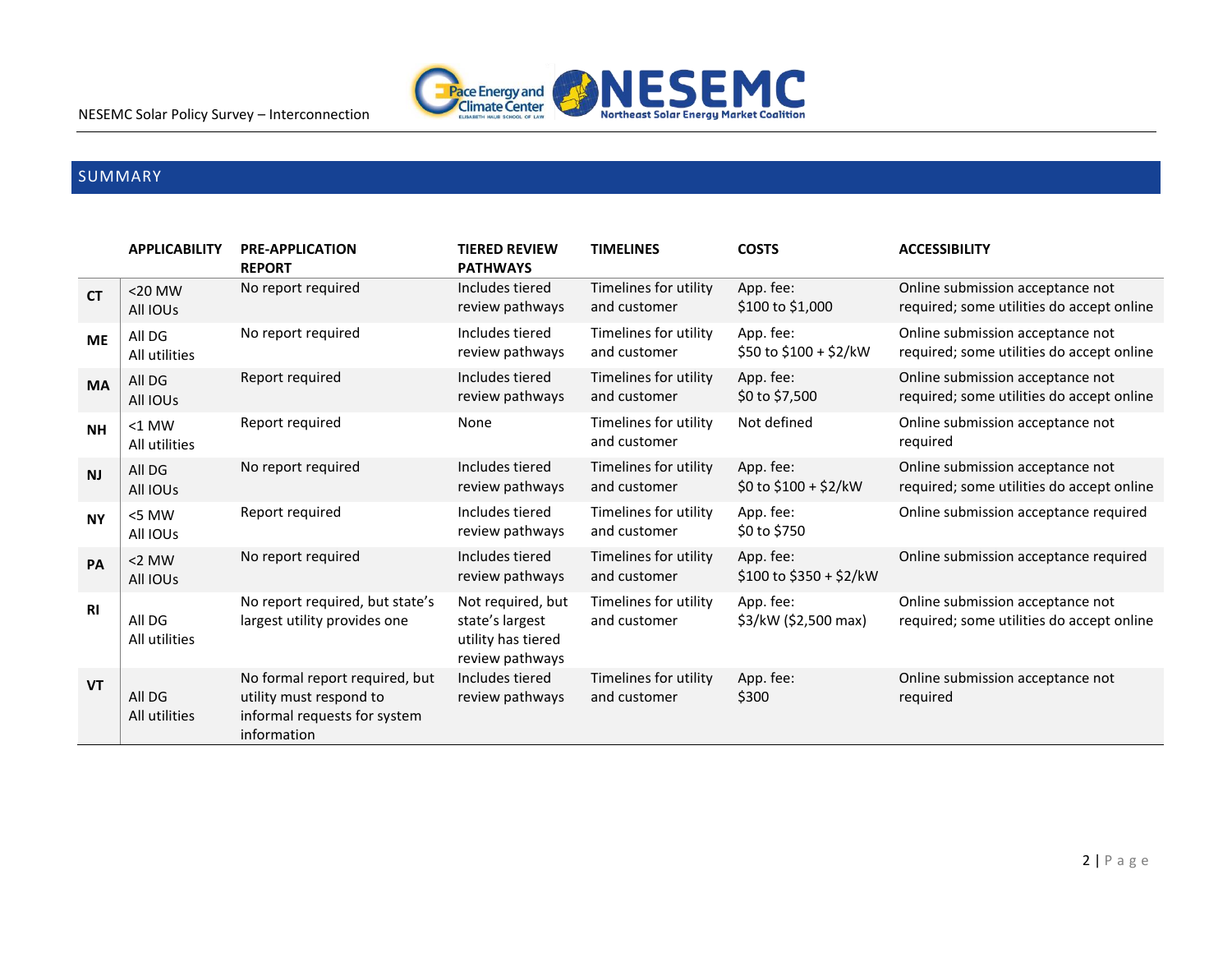

# **CONNECTICUT**

As required by state law<sup>1</sup>, the Connecticut Public Utilities Regulatory Authority has established interconnection standards for distributed generation.<sup>2</sup> The most recent guidelines were revised in 2010.<sup>3</sup>

# **APPLICABILITY:**

Connecticut's interconnection standards apply to generators less than 20MW connected to the distribution grid. Generators greater than 20 MW will still adhere to these guidelines, however applicable timelines are adjusted to be in according with ISO-NE timelines for similar generators. The standards only apply to the state's two investorowned utilities—Eversource and United Illuminating.

# **PRE-APPLICATION REPORT:**

Connecticut's interconnection standards state that a customer-generator may request information from utility representatives for a proposed interconnection site, but the procedures do not stipulate what information must be provided to the customer-generator.

# **TIERED REVIEW PATHWAYS:**

Connecticut's standardized interconnection procedures offer tiered review pathways for systems meeting certain criteria.

| <b>TIER</b>                                | <b>REVIEW PATHWAY</b>                                                                                       |
|--------------------------------------------|-------------------------------------------------------------------------------------------------------------|
| <10KW CERTIFIED<br><b>INVERTER SYSTEMS</b> | Separate streamlined guidelines exist for Certified Inverter Based Generating Facilities<br>10kW and Less   |
| <b>FAST TRACK PROCESS</b>                  | Facilities >10kW and <2MW may qualify for the Fast Track Process if they pass certain<br>screening criteria |
| <b>STUDY PROCESS</b>                       | Facilities larger than 2MW or that do not meet criteria for Fast Track Process                              |

### **TIMELINES:**

 $\overline{a}$ 

Connecticut's interconnection standards specify timelines for specific actions by both the utility and project developer. The timelines differ based on the review pathway, but all have similar deadlines such as:

| <b>TIMELINE</b>                                                | REQUIREMENT                                                 |
|----------------------------------------------------------------|-------------------------------------------------------------|
| <b>3 BUSINESS DAYS AFTER APPLICATION</b><br><b>SUBMISSION</b>  | Utility must acknowledge receipt of application to customer |
| <b>10 BUSINESS DAYS AFTER RECEIPT OF</b><br><b>APPLICATION</b> | Utility must notify customer of application completeness    |

<sup>1</sup> Conn. Gen. Stat. § 16-243a

<sup>&</sup>lt;sup>2</sup> Docket No. 03-01-15 DPUC Investigation into the Need for Interconnection Standards for Distributed Generation.

<sup>3</sup> Docket No. 03-01-15RE02 DPUC Investigation into the Need for Interconnection Standards for Distributed Generation – Area Network Interconnection Standards. A copy of the guidelines can be found on the *Eversource* an[d United Illuminating](https://www.uinet.com/wps/portal/uinet/about/distributed%20generation/application%20process/!ut/p/a1/rZFfT4MwFMW_CnvY49LLn8L2SNAsNUPCNhV4MQw6VsJKB2VRP72FmKjJFJfYt3Nz-ss956IERSjh6ZkVqWQ1T6teJ_bzKiBL33OISx5DDMQiRhisPR0AK0P8zbCxLWW4dZ0tuYelboz9f0IJSjIuhTyguGOcSm2mpbu6k1rHpjBMpvA5yFkrG7brJM21gnLaDJsqhxAVywahiabOaNv2ZJEWNKctK_igMpajOLMoNugcLMgsHRbpAoO5wzbWge4t2zA_MsEPz4WxTHd_KM1ofM8v-gXlYcb4vkbR5WgouhRNEVh5OiWuKq_mkr5IFP1ze8NlRm47GH4pKlZNOl8IweJGEbYhCeeODmsDba44ywhMvwomjg_Heblf4ap8NaHE4vy2dd3J5B1h4ly6/dl5/d5/L2dBISEvZ0FBIS9nQSEh/) website.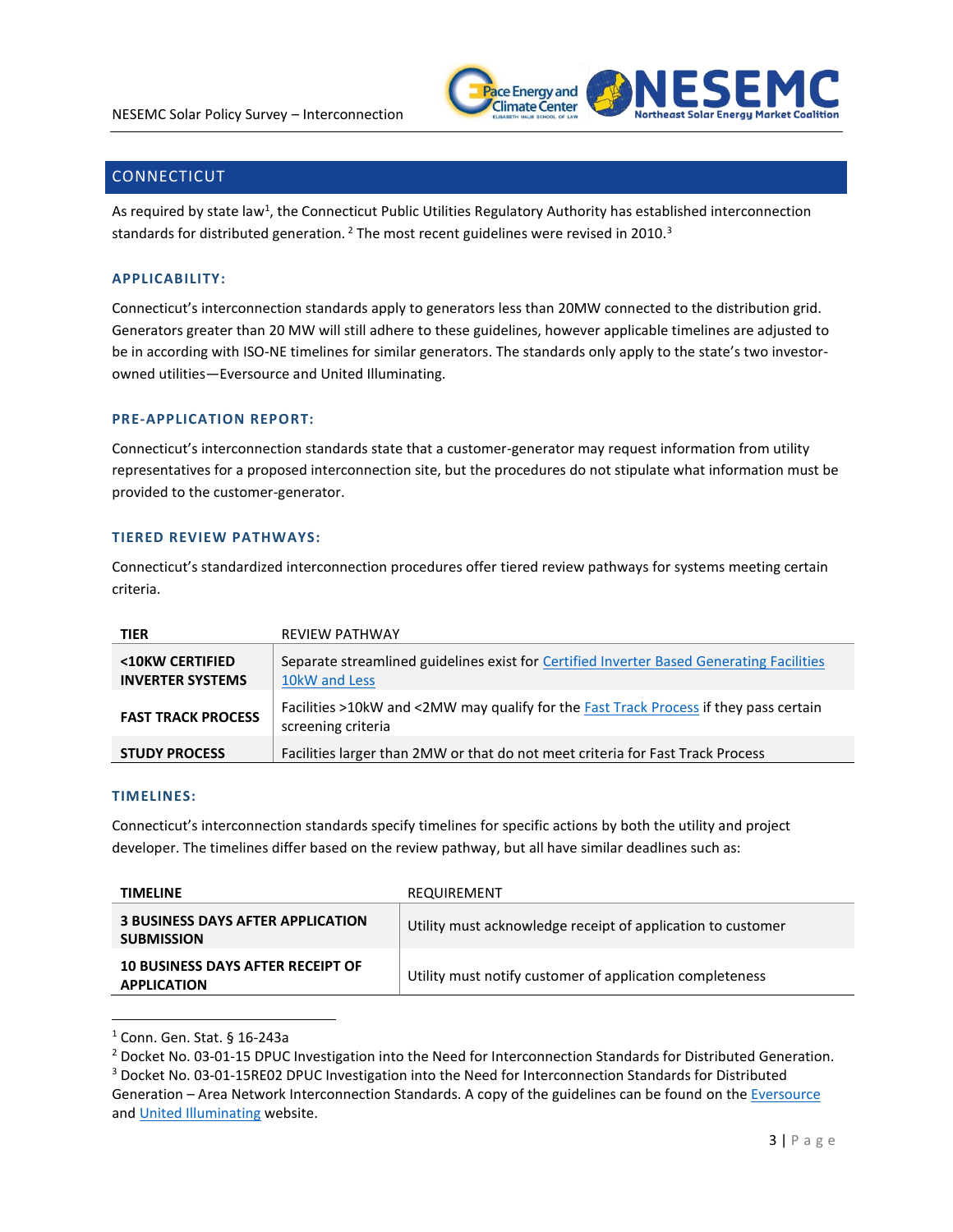

#### **COSTS:**

Connecticut's interconnection standards specify application fees based on the system's review pathway.

| TIER           | FFF     |
|----------------|---------|
| <10KW          | \$100   |
| >10KW AND <2MW | \$500   |
| >2MW AND <20MW | \$1,000 |

The utility may not charge for personnel to witness the Commissioning Test provided that the testing is completed in one visit.

For systems that require interconnection studies, the applicant is required to pay all costs associated with the completion of necessary studies.

The applicant is responsible for the cost of all system upgrades and facilities needed to interconnect the proposed project. The EDC may recommend an applicant form an "interconnection group" with other third parties to share the costs of required facility upgrades.

# **APPLICATION ACCESSIBILITY:**

Connecticut's interconnection standards do not require online submittal of interconnection applications. However, online application submittal via e-mail is supported by [Eversource.](https://www.eversource.com/Content/ct-c/about/doing-business-with-us/builders-contractors/interconnections/connecticut-application-to-connect) Online application submittal for United Illuminating was not found.

# **LIABILITY INSURANCE REQUIREMENTS:**

Connecticut's interconnection standards place limits on liability insurance requirements.

| <b>SYSTEM</b>         | LIABILITY INSURANCE REQUIREMENT |
|-----------------------|---------------------------------|
| <100kW                | \$300,000                       |
| $>100$ kW and $<$ 1MW | \$1,000,000                     |
| >1MW and <5MW         | \$2,000,000                     |
| >5MW and <20MW        | \$5,000,000                     |

#### **OTHER:**

Interconnected facilities must include an external disconnect switch. Applicants must indemnify the utility company.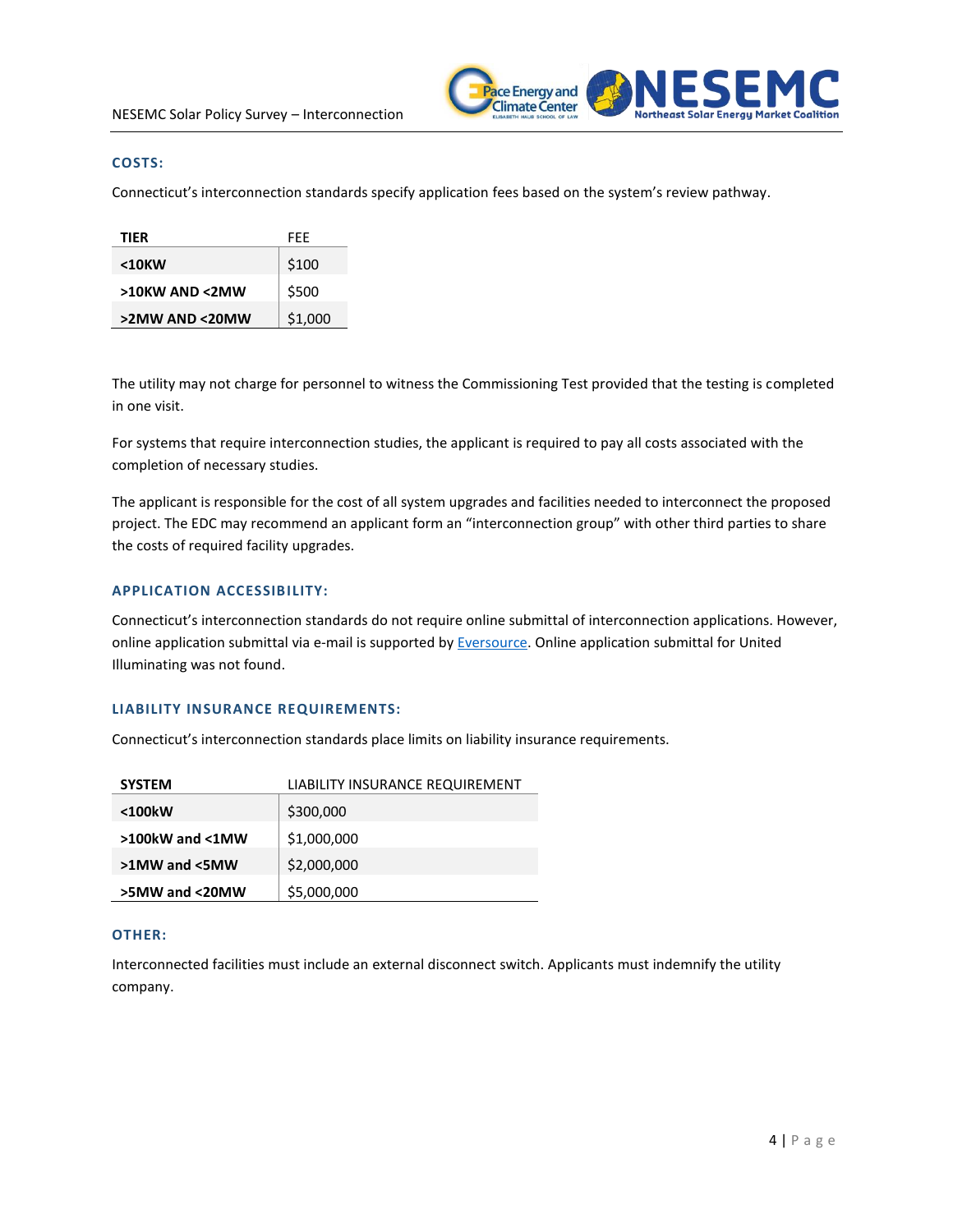

# MAINE

The Maine Public Utility Commission has established interconnection standards.<sup>4</sup> The guidelines were last *updated* in 2013.

### **APPLICABILITY:**

Maine's interconnection standards apply to all generation not subject to FERC jurisdiction—there are no maximum capacity or technology type limitations. Maine's interconnection standards apply to all transmission and distribution utilities in the state.

# **PRE-APPLICATION REPORT:**

Maine's interconnection standards do not require a pre-application report.

### **TIERED REVIEW PATHWAYS:**

Maine's interconnection standards offer tiered review pathways for systems meeting certain screening criteria.

| <b>TIER</b>    | <b>REVIEW PATHWAY</b>                                                                       |
|----------------|---------------------------------------------------------------------------------------------|
| <b>LEVEL 1</b> | Inverter-based systems <10kW on radial and spot network systems under certain conditions    |
| LEVEL 2        | Systems <2MW that pass certain screening criteria                                           |
| LEVEL 3        | Non-exporting systems <10MW that pass certain screening criteria                            |
| LEVEL 4        | Any system that does not qualify for Levels 1, 2, or 3 and not subject to FERC jurisdiction |

# **TIMELINES:**

Maine's interconnection standards specify timetables for specific actions by both the utility and project developer. The timetables differ based on project characteristics.

# **COSTS:**

Maine's interconnection standards specify application fees based on the system's review pathway.

| TIFR           | FFF                   |
|----------------|-----------------------|
| <b>LEVEL 1</b> | \$50                  |
| LEVEL 2        | $$50 + $1$ per kW     |
| <b>LEVEL 3</b> | $$100 + $1.50$ per kW |
| I FVFI 4       | $$100 + $2.00$ per kW |

The applicant is required to pay all charges for actual time spent on any interconnection studies.

The EDC may not charge for reviewing a certified generator's protection scheme.

 $\overline{a}$ 

<sup>4</sup> [65 407 C.M.R. ch. 324](http://www.maine.gov/sos/cec/rules/65/407/407c324.doc)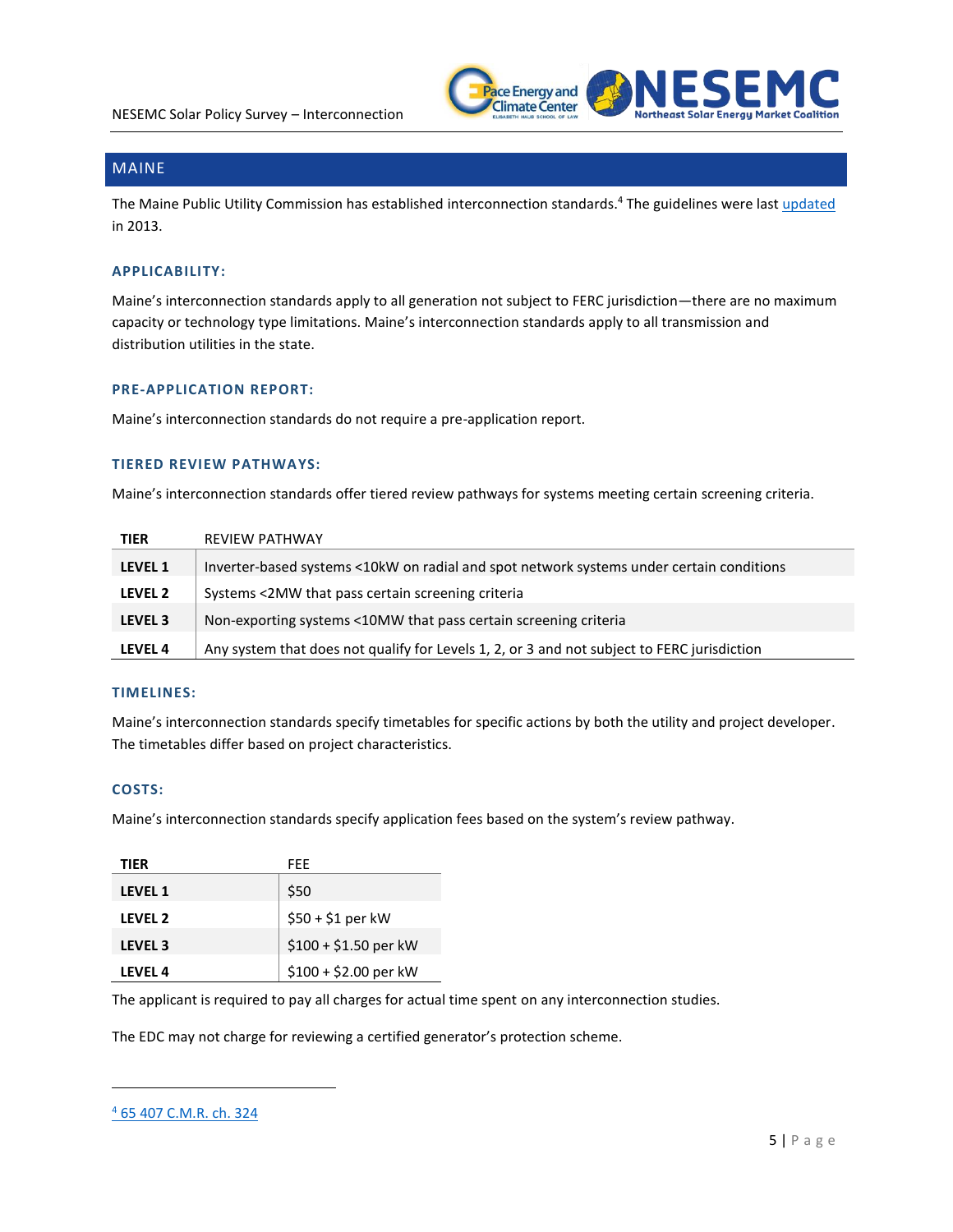

The applicant is responsible for the cost of all system upgrades and facilities needed to interconnect the proposed project. There are no provisions to allow cost-sharing among multiple parties.

# **APPLICATION ACCESSIBILITY:**

Maine's interconnection standards do not require the option to submit interconnection applications online or via e-mail. However, Maine's largest utility, [Central Maine](http://www.cmpco.com/YourAccount/puc324.html) Power, provides for the submission of applications via email. Maine's second largest utility, Emera, does not provide for online submission of applications.

### **LIABILITY INSURANCE REQUIREMENTS:**

Maine's interconnection standards place limits on liability insurance requirements.

### **NON-INVERTER BASED SYSTEMS**

| <50KW            | None        |
|------------------|-------------|
| >50KW AND <500KW | \$500,000   |
| >500KW AND <2MW  | \$1,000,000 |
| >2MW AND <5MW    | \$2,000,000 |
| >5MW             | \$3,000,000 |

#### **INVERTER BASED SYSTEMS**

| $< 1$ MW      | None        |
|---------------|-------------|
| >1MW AND <5MW | \$1,000,000 |
| >5MW          | \$2,000,000 |

# **OTHER:**

External disconnection switches are explicitly not required for inverter-based facilities <10kW that comply with IEEE 1547 and UL 1741.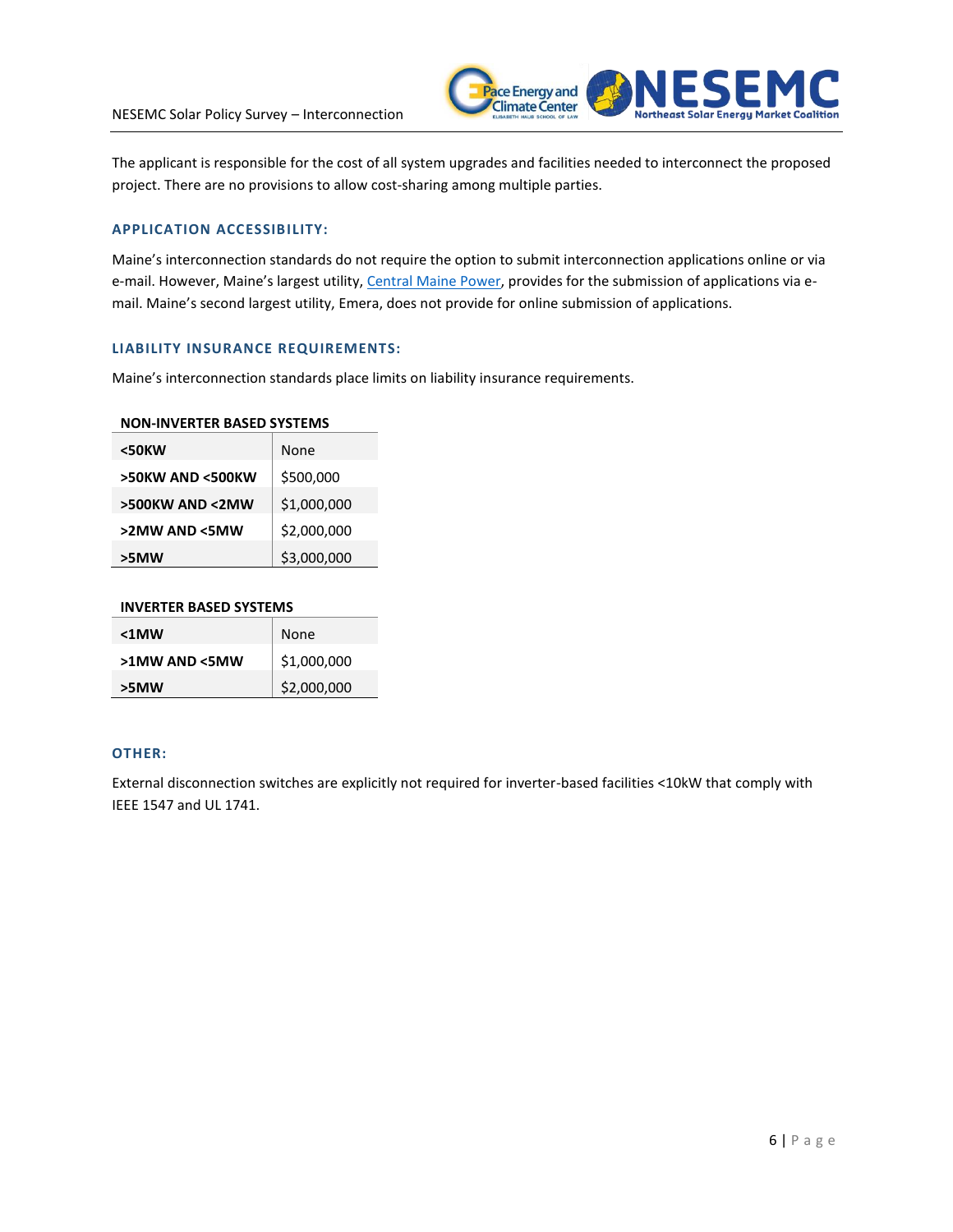

# MASSACHUSETTS

The Massachusetts Department of Public Utilities has adopted a model interconnection tariff. The interconnection standards were last updated in May 2015.<sup>5</sup>

# **APPLICABILITY:**

Massachusetts's interconnection standards apply to all forms of distributed generation connected to the distribution grid. There is no specified maximum system capacity limit. Massachusetts's interconnection standards apply to the state's three investor-owned utilities.

### **PRE-APPLICATION REPORT:**

Massachusetts's interconnection standards require a customer request and receive a pre-application report for proposed facilities >500kW. The utility must provide the report for all facilities <500kW, but the customer is not required to request one. The interconnection standards define the specific information that must be required in the pre-application report.<sup>6</sup>

# **TIERED REVIEW PATHWAYS:**

Massachusetts's model tariff offers tiered review pathways for systems meeting certain criteria.

| <b>TIER</b>       | <b>APPLICABILITY</b>                                                                                                                                                                                                                                                                                                                                    |  |
|-------------------|---------------------------------------------------------------------------------------------------------------------------------------------------------------------------------------------------------------------------------------------------------------------------------------------------------------------------------------------------------|--|
| <b>SIMPLIFIED</b> | Inverter-based facilities with:<br><15kW on single-phase systems on radial circuit<br>$\bullet$<br><25kW on three-phase systems on radial circuit<br>$\bullet$<br>Power rating $< 1/15$ <sup>th</sup> of customer's minimum load on spot network<br>$\bullet$<br><15kW and < 1/15 <sup>th</sup> of customer's minimum load on area network<br>$\bullet$ |  |
| <b>EXPEDITED</b>  | Systems of all sizes that pass a series of screens                                                                                                                                                                                                                                                                                                      |  |
| <b>STANDARD</b>   | All other facilities that do not meet specifications for simplified or expedited processes.                                                                                                                                                                                                                                                             |  |

### **TIMELINES:**

 $\overline{a}$ 

Massachusetts's interconnection standards specify timetables for specific actions by both the utility and project developer. The timetables differ based on project characteristics.

<sup>&</sup>lt;sup>5</sup> See [Order on the Model Interconnection Tariff.](http://web1.env.state.ma.us/DPU/FileRoomAPI/api/Attachments/Get/?path=11-75%2fOrder_1175G_050415.pdf) Massachusetts DPU. 11-75-G. May 4, 2015.

<sup>&</sup>lt;sup>6</sup> See Section 3.2 in Appendix A - [Standards for Interconnection of Distributed Generation.](http://web1.env.state.ma.us/DPU/FileRoomAPI/api/Attachments/Get/?path=11-75%2f11-75-Filing-1810.pdf) Massachusetts DPU. 11-75-G. May 4, 2015.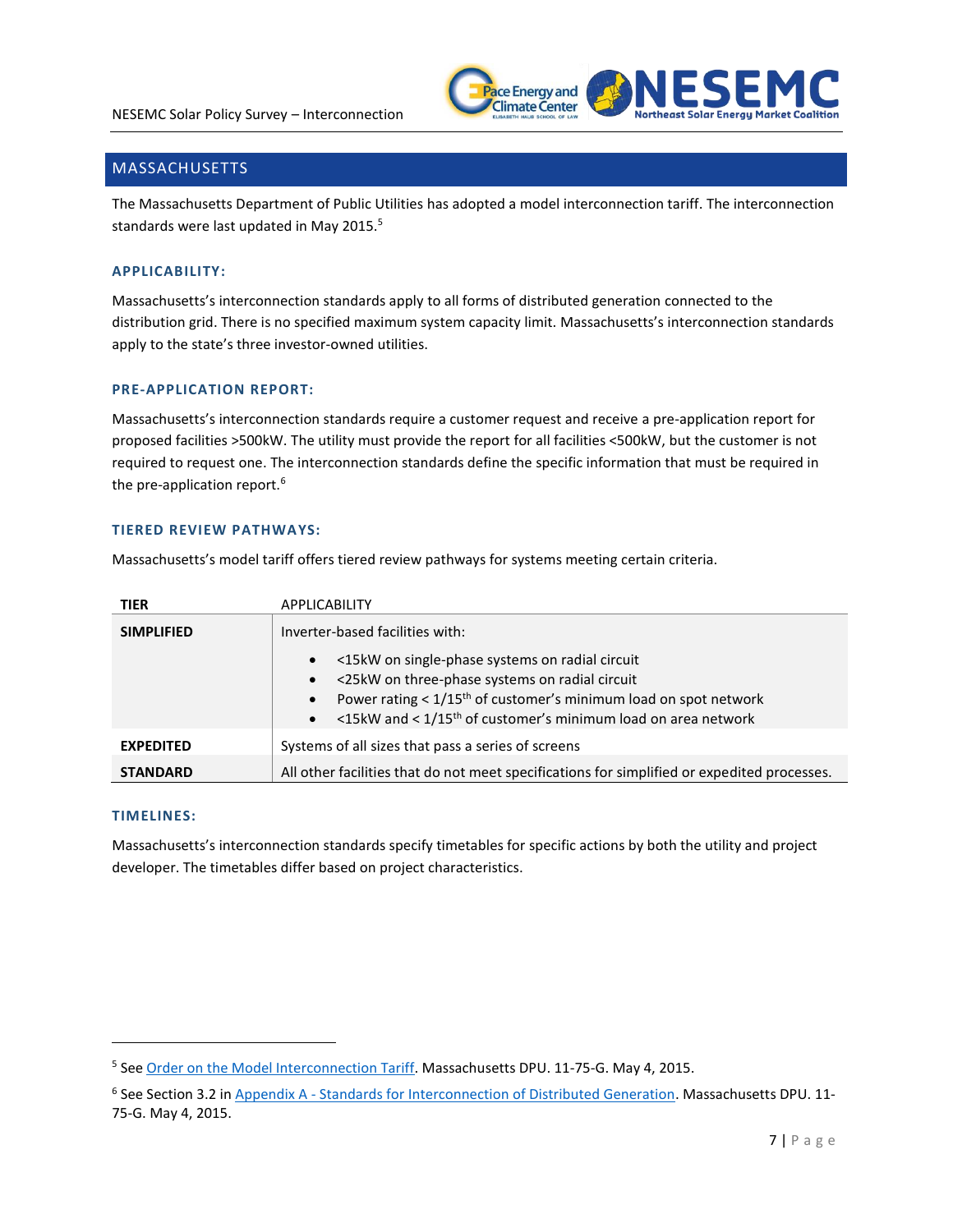

### **COSTS:**

Massachusetts's interconnection standards specify application fees based on the system's review pathway.

| TIER                                 | FFF                                        |
|--------------------------------------|--------------------------------------------|
| <b>SIMPLIFIED</b>                    | \$0                                        |
| SIMPLIFIED ON SPOT<br><b>NETWORK</b> | \$100 for <3kW; \$300 for >3kW and <10kW   |
| <b>EXPEDITED/STANDARD</b>            | \$4.50/kW (\$300 minimum, \$7,500 maximum) |

Systems meeting the criteria for the simplified review process do not need to complete a study process at their own cost.

The applicant must pay for the cost of a Supplemental Review, but the cost is limited to \$150/hour up to 30 hours (e.g. \$4,500 maximum).

If more extensive studies are required (e.g. impact and facility studies), the applicant must pay the actual cost with no limitations to maximum amount.

The EDC may conduct a "group study" when multiple interconnection applications are on the same feeder. The cost of the study is allocated to each applicant based on facility capacity.

The applicant is responsible for all costs "reasonably incurred by [the EDC] attributable to the proposed interconnection project". System modifications identified by a group study can be allocated on a pro rata basis by facility capacity for shared common facilities. If the EDC combines other system upgrades with system modifications solely attributable to the proposed project, the EDC is explicitly prohibited from charging the applicant costs associated with any modifications completed to serve other customers.

### **APPLICATION ACCESSIBILITY:**

Massachusetts's interconnection standards do not require the option to submit interconnection applications online or via e-mail. However, both [Eversource](https://www.eversource.com/Content/ct-c/about/doing-business-with-us/builders-contractors/interconnections/massachusetts-application-to-connect) and [National Grid](https://www9.nationalgridus.com/masselectric/business/energyeff/4_interconnection-process.asp) accept interconnection applications via e-mail.

#### **LIABILITY INSURANCE REQUIREMENTS:**

Massachusetts's interconnection standards place limits on liability insurance requirements.

| <b>SYSTEM</b>          | LIABILITY INSURANCE REQUIREMENT |
|------------------------|---------------------------------|
| $>10$ kW and $<$ 100kW | \$500,000                       |
| >100kW and <1MW        | \$1,000,000                     |
| >1MW and <5MW          | \$2,000,000                     |
| >5MW                   | \$5,000,000                     |

# **OTHER:**

Massachusetts's model tariff does not prohibit an external disconnection switch requirement.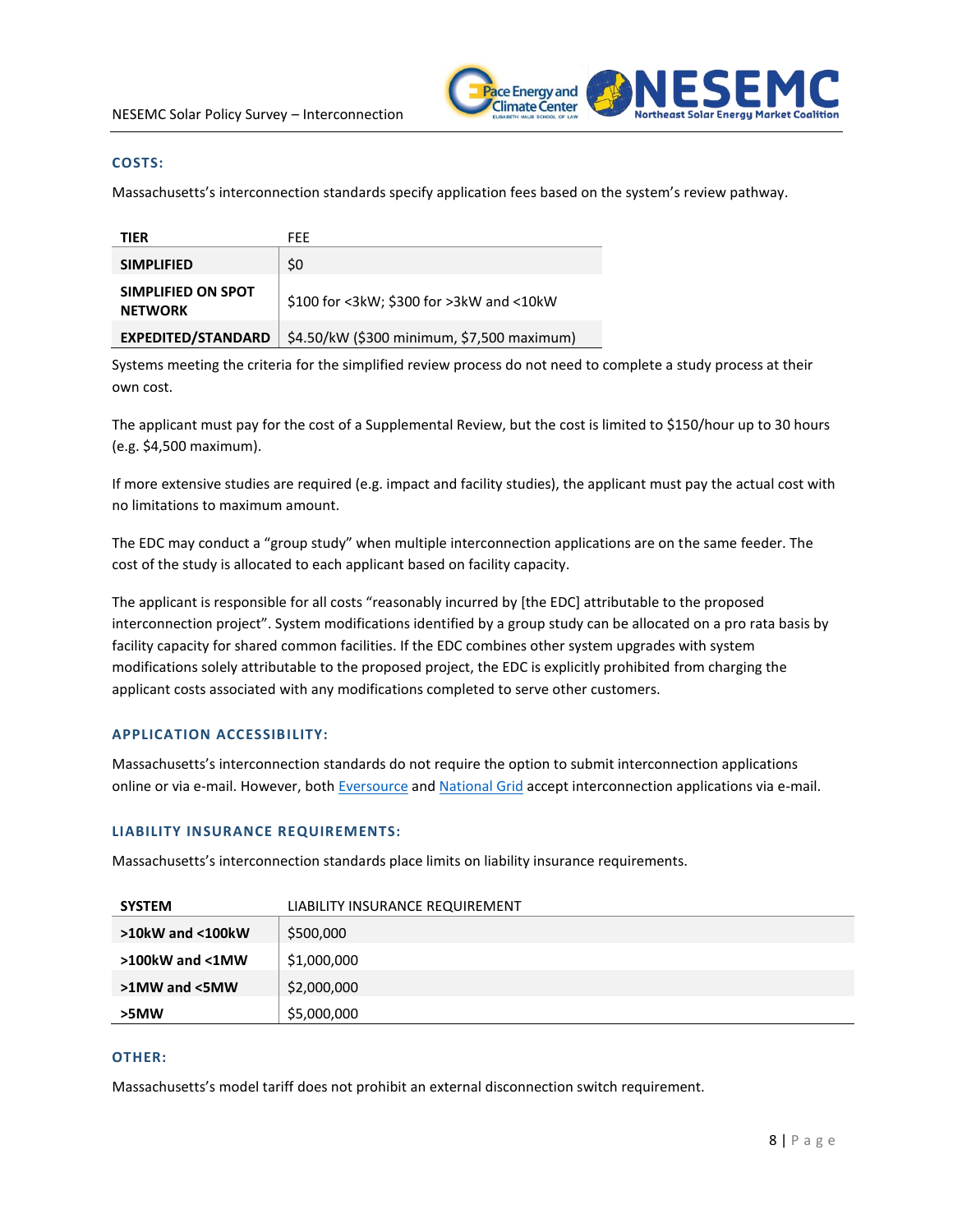

# NEW HAMPSHIRE

New Hampshire's net metering provisions include standard interconnection procedures.<sup>7</sup>

# **APPLICABILITY:**

New Hampshire's interconnection procedures apply to net metered distributed generation up to 1MW. New Hampshire's interconnection standards apply to all utilities.

### **PRE-APPLICATION REPORT:**

Customer-generators may request a pre-application report that includes information on:

- Whether the distribution utility has exceeded its net metering aggregate capacity limit
- Whether the customer-generator's proposed facility is likely to comply with standard interconnection requirements
- Whether the customer-generator's proposed facility is likely to require service upgrades or studies

### **TIERED REVIEW PATHWAYS:**

New Hampshire's interconnection standards do not have specific tiered review pathways for less complex systems, but the procedures delineate different requirements for systems based on capacity—generally either 10kW or 25kW.

#### **TIMELINES:**

New Hampshire's interconnection standards define explicit timetables for both the utility and customer.

### **COSTS:**

 $\overline{a}$ 

New Hampshire's interconnection standards do not stipulate acceptable application fees, but the state's largest utility, Eversource, has filed and been approved to charge \$500 fee for inverter-based systems greater than 100 kW and all non-inverter based systems. Inverter-based systems less than 100 kW do not have an application fee.

New Hampshire's standard interconnection guidelines do not specify cost responsibility for any required studies.

The applicant is responsible for the cost of all system upgrades and facilities needed to interconnect the proposed project. There are no provisions to allow cost-sharing among multiple parties.

### **APPLICATION ACCESSIBILITY:**

New Hampshire's interconnection standards do not require the ability to submit interconnection applications online or via e-mail. To our knowledge, online submittal of interconnection applications is not supported by the state's utilities.

### **LIABILITY INSURANCE REQUIREMENTS:**

<sup>7</sup> [RSA § 362-A 9](http://www.gencourt.state.nh.us/rsa/html/xxxiv/362-a/362-a-9.htm) and [NH Admin. Rules, Puc 900](http://www.puc.state.nh.us/Regulatory/Rules/PUC900.pdf)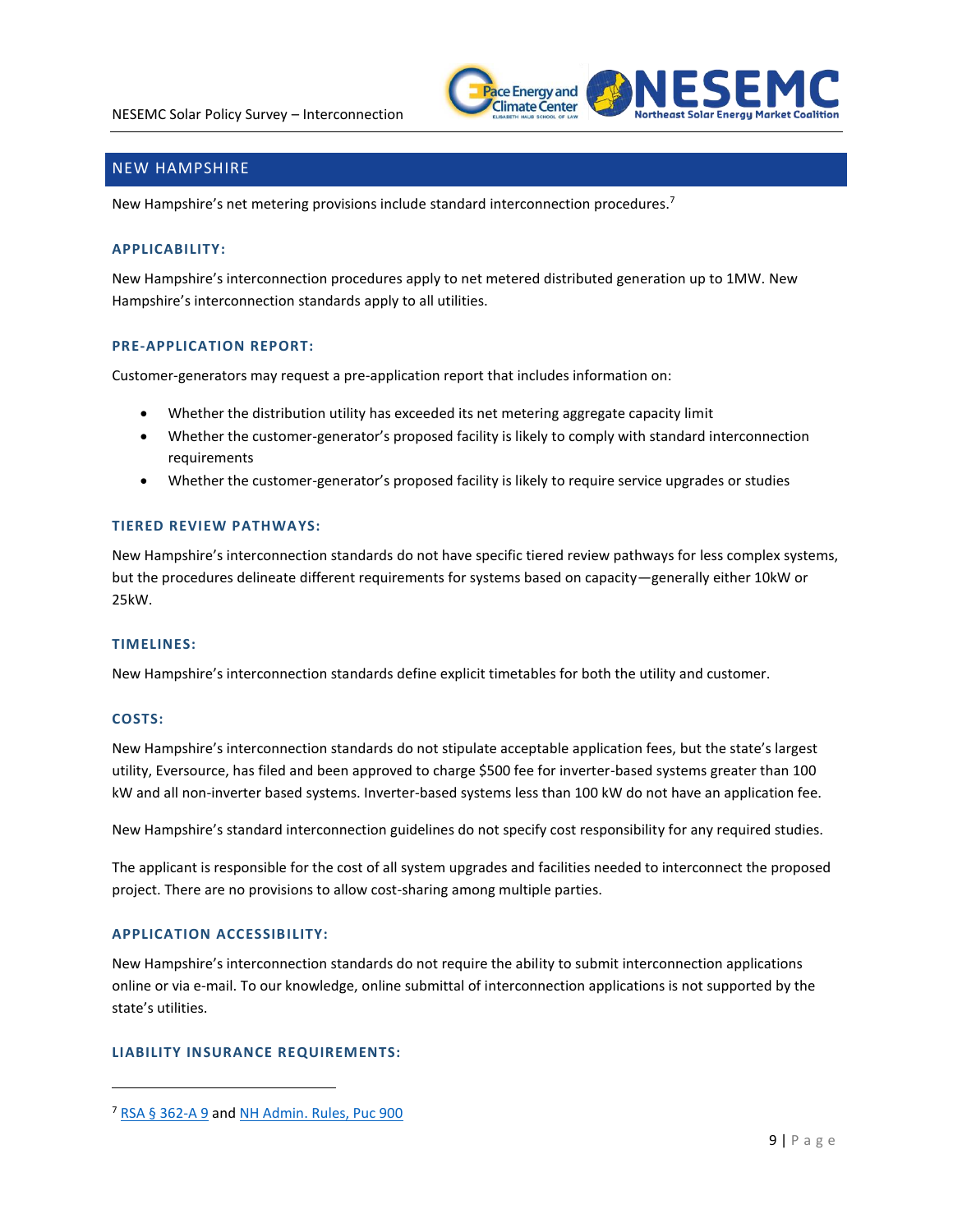

New Hampshire's interconnection standards do not allow utilities to require customer-generators to hold liability insurance.

# **OTHER:**

New Hampshire's interconnection standards explicitly prohibit the requirement for an external disconnect switch for inverter-based facilities that comply with IEEE 1547 and UL 1741 standards.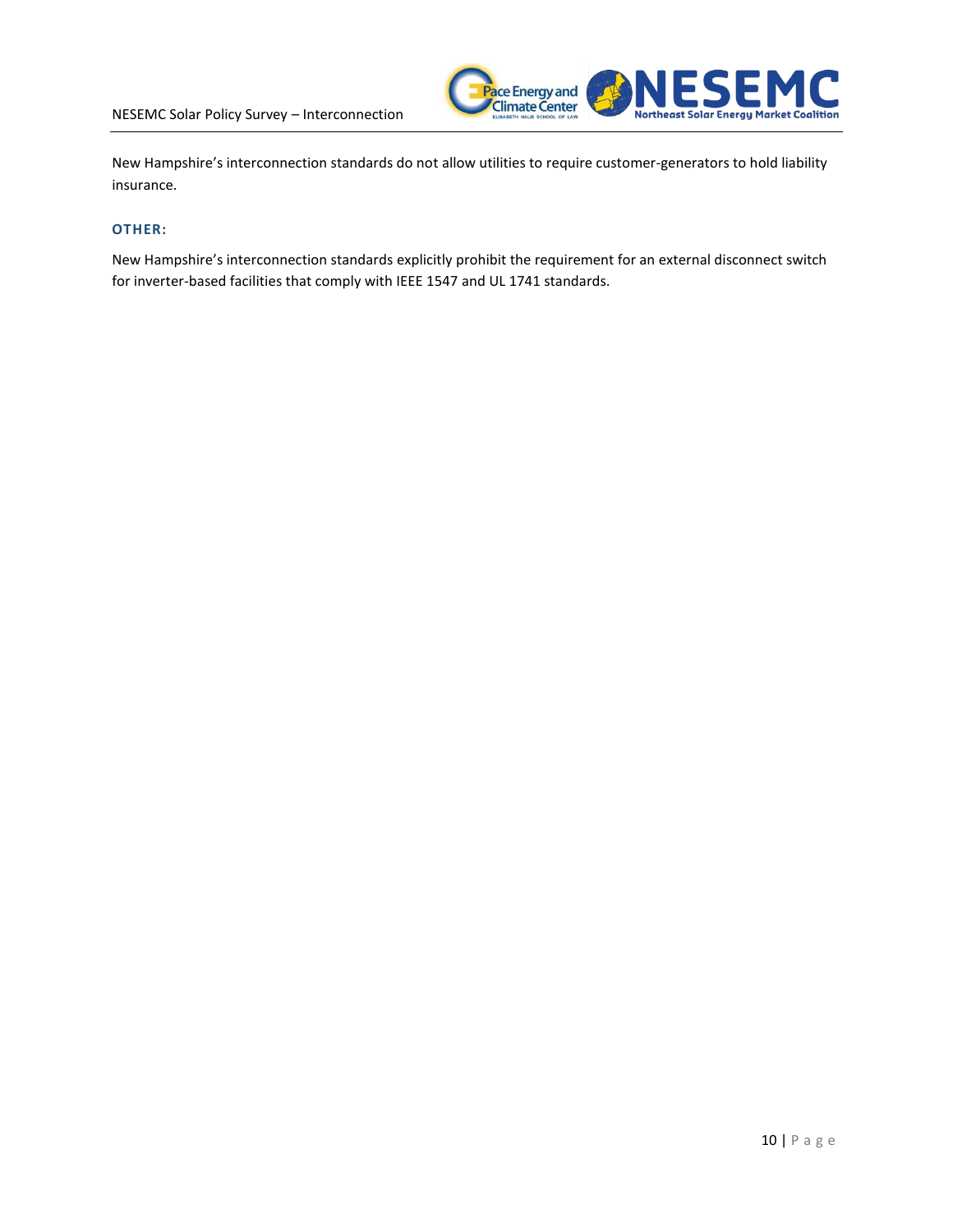

# NEW JERSEY

New Jersey's administrative code delineates standard interconnection procedures.<sup>8</sup>

# **APPLICABILITY:**

New Jersey's interconnection standards apply to all forms of net metering eligible distributed generation. There is no specified maximum system capacity limit, but net metered facilities must be sized to not exceed the customergenerator's annual on-site energy consumption. All investor-owned utilities must adhere to New Jersey's interconnection standards.

# **PRE-APPLICATION REPORT:**

New Jersey's standard interconnection procedures do not require or describe a pre-application report.

# **TIERED REVIEW PATHWAYS:**

New Jersey's standard interconnection procedures delineate tiered review pathways.

| <b>TIER</b>    | <b>APPLICABILITY</b>                                  |
|----------------|-------------------------------------------------------|
| <b>LEVEL 1</b> | Inverter-based facilities <10kW                       |
| LEVEL 2        | Facilities <2MW                                       |
| <b>LEVEL 3</b> | Facilities that do not qualify for Level 1 or Level 2 |

# **TIMELINES:**

New Jersey's interconnection standards define explicit timetables for both the utility and customer.

# **COSTS:**

New Jersey's interconnection standards specify application fees based on the system's review pathway.

| <b>TIER</b>    | FFF            |
|----------------|----------------|
| <b>LEVEL 1</b> | \$0            |
| LEVEL 2        | $$50 + $1/kW$  |
| <b>LEVEL 3</b> | $$100 + $2/kW$ |

Systems meeting the criteria for Level 1 or Level 2 interconnection review procedures do not need to complete a study process at their own cost.

For all other systems, the applicant is required to pay all charges for actual time spent on any interconnection studies.

 $\overline{a}$ 

<sup>8</sup> N.J.A.C. 14:8-5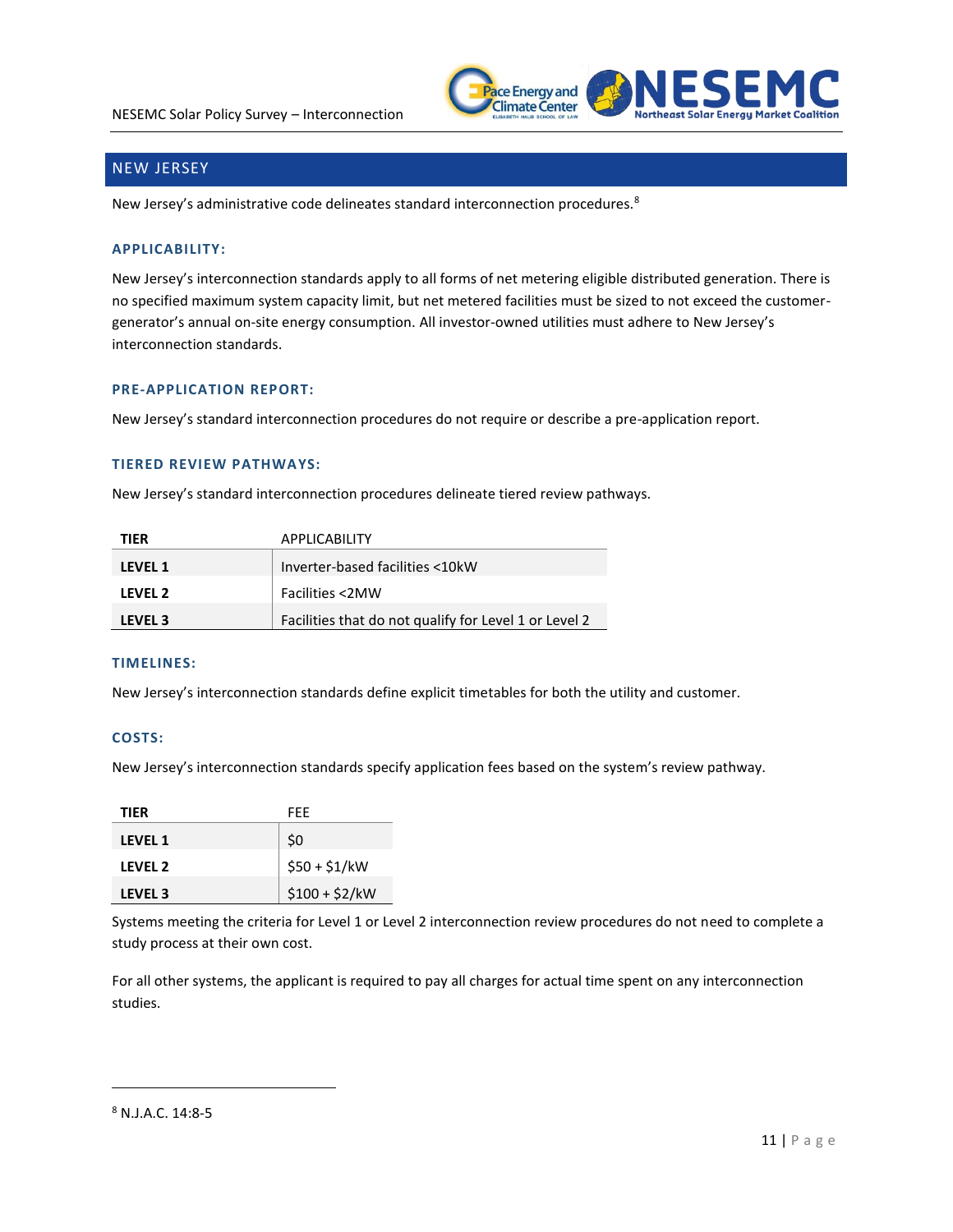

The applicant is responsible for the cost of all system upgrades and facilities needed to interconnect the proposed project. There are no provisions to allow cost-sharing among multiple parties.

# **APPLICATION ACCESSIBILITY:**

New Jersey's interconnection standards do not require the acceptance of interconnection applications via online methods.

However, many of New Jersey's utilities do support online application submittal. For example, interconnection applications may be submitted electronically via e-mail for **PSE&G** and [Jersey Central Power and Light.](https://www.firstenergycorp.com/content/fecorp/feconnect/jcpl/retail.html)

# **LIABILITY INSURANCE REQUIREMENTS:**

New Jersey's interconnection standards state that liability insurance is not required for Level 1 and Level 2 facilities, unless agreed to by the applicant.

## **OTHER:**

New Jersey's interconnection standards explicitly prohibit requiring external disconnect switches for Level 1 and Level 2 facilities.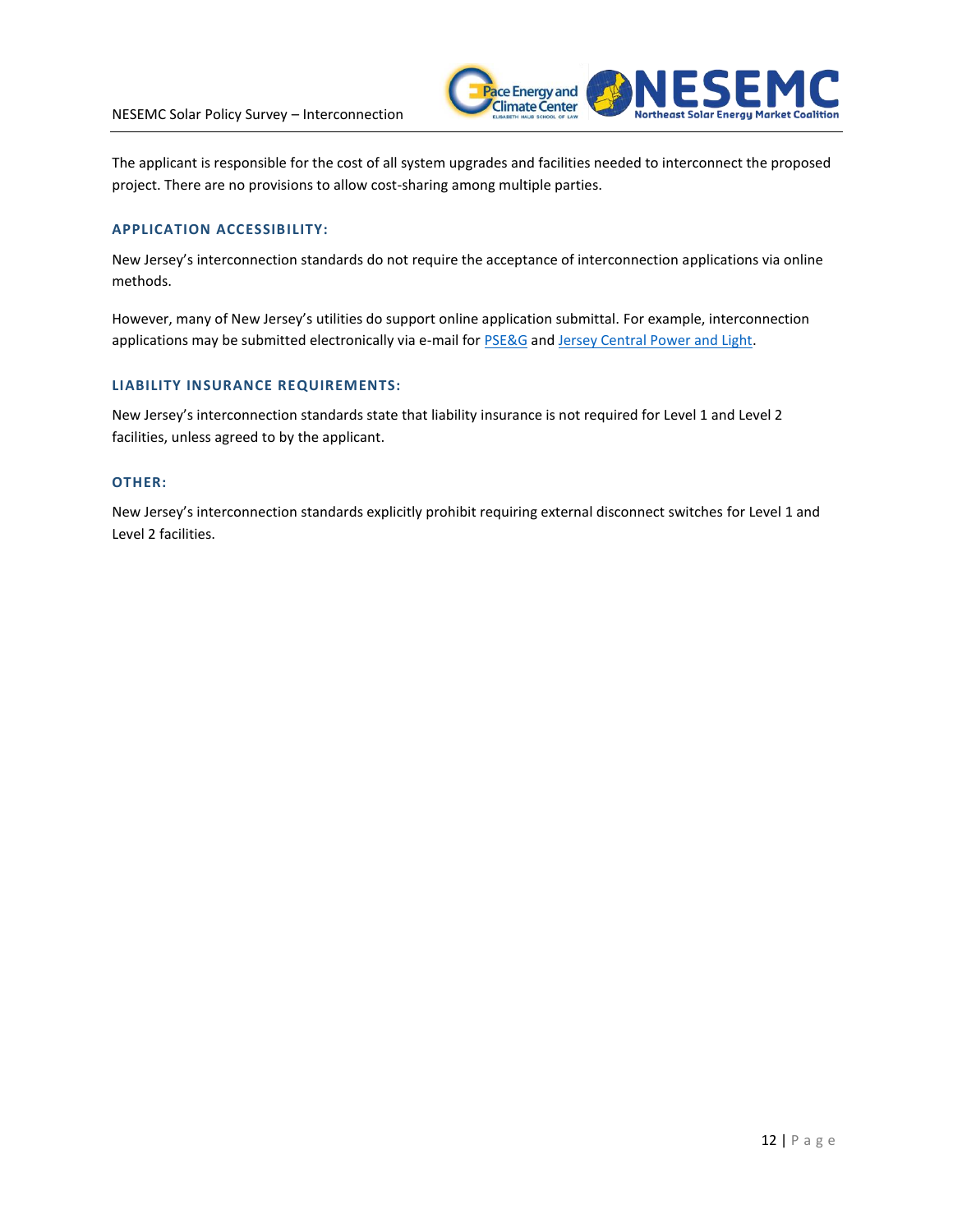

# NEW YORK

New York's Public Service Commission has established standard interconnection requirements and application process.<sup>9</sup> The state's interconnection procedures were last updated in March 2016.

# **APPLICABILITY:**

New York's interconnection standards apply to distributed generation up to 5 MW and for all investor-owned utilities.

# **PRE-APPLICATION REPORT:**

New York's standard interconnection requirements order utilities to provide pre-application reports upon request for a non-refundable \$750 fee. This fee may be applied towards the application fee if the customer-generator proceeds with an interconnection application.

# **TIERED REVIEW PATHWAYS:**

New York's interconnection standards delineate tiered review pathways.

| TIER                 | <b>APPLICABILITY</b>                                |
|----------------------|-----------------------------------------------------|
| SIMPLIFIED/EXPEDITED | All systems <50kW and Inverter-based systems <300kW |
| <b>BASIC</b>         | Systems >50kW and <5MW                              |

### **TIMELINES:**

New York's interconnection standards delineate timetables for the interconnection application process.

### **COSTS:**

 $\overline{a}$ 

New York's interconnection standards specify application fees based on system capacity.

| <b>TIFR</b> | <b>APPLICATION FEE</b> |
|-------------|------------------------|
| $<$ 50 $kW$ | \$0                    |
| >50kW       | \$750                  |

Systems meeting the criteria for the expedited review process do not need to complete a study process at their own cost.

Applicants that request a supplemental analysis must pay a nonrefundable fee of \$2,500.

Applicants that request a Coordinated Electric System Interconnection Review (CESIR) must pay the actual cost of the study.

<sup>&</sup>lt;sup>9</sup> See "New York State Standardized Interconnection Requirements and Application Process for New Distributed Generation 5 [MW or Less Connected in Parallel with Utility Distribution System](http://www3.dps.ny.gov/W/PSCWeb.nsf/96f0fec0b45a3c6485257688006a701a/dcf68efca391ad6085257687006f396b/$FILE/46974561.pdf/SIR%20FINAL.pdf)"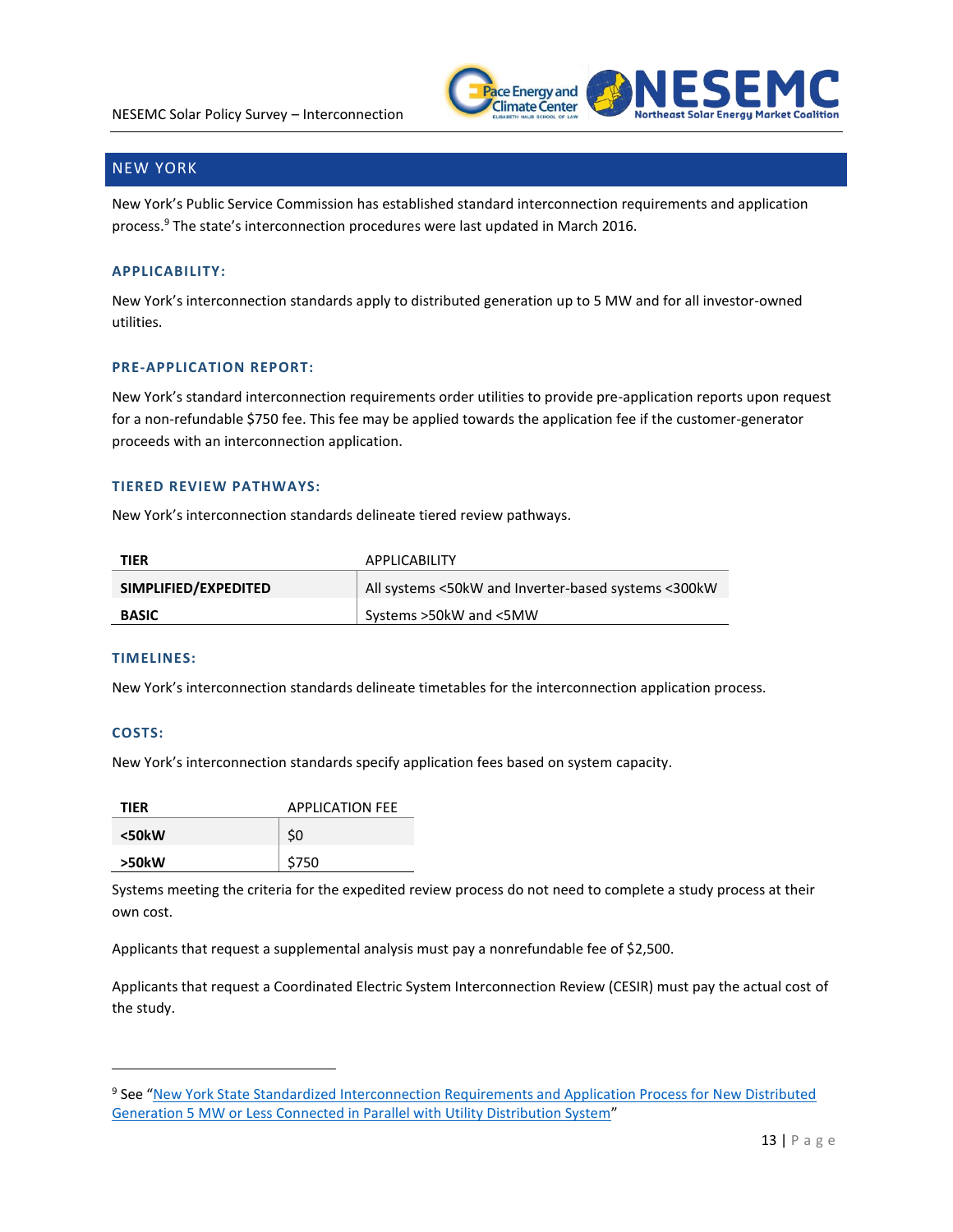

New York's SIR sets maximum equipment costs of \$350 for dedicated transformer(s) and other safety equipment for solar systems less than 25 kW. For systems above 25 kW, the applicant is responsible for the total costs of system upgrades as identified by the CESIR, subject to review by the PSC upon applicant request. There are no provisions to allow cost-sharing among multiple parties.

# **APPLICATION ACCESSIBILITY:**

New York's interconnection standards require utilities to accept web-based interconnection applications for systems <25kW.

# **LIABILITY INSURANCE REQUIREMENTS:**

New York's interconnection standards do not require the customer to obtain liability insurance—although the standards do encourage customers to protect themselves with insurance.

### **OTHER:**

New York's interconnection standards require an external disconnection switch for all systems except inverterbased systems <25kW.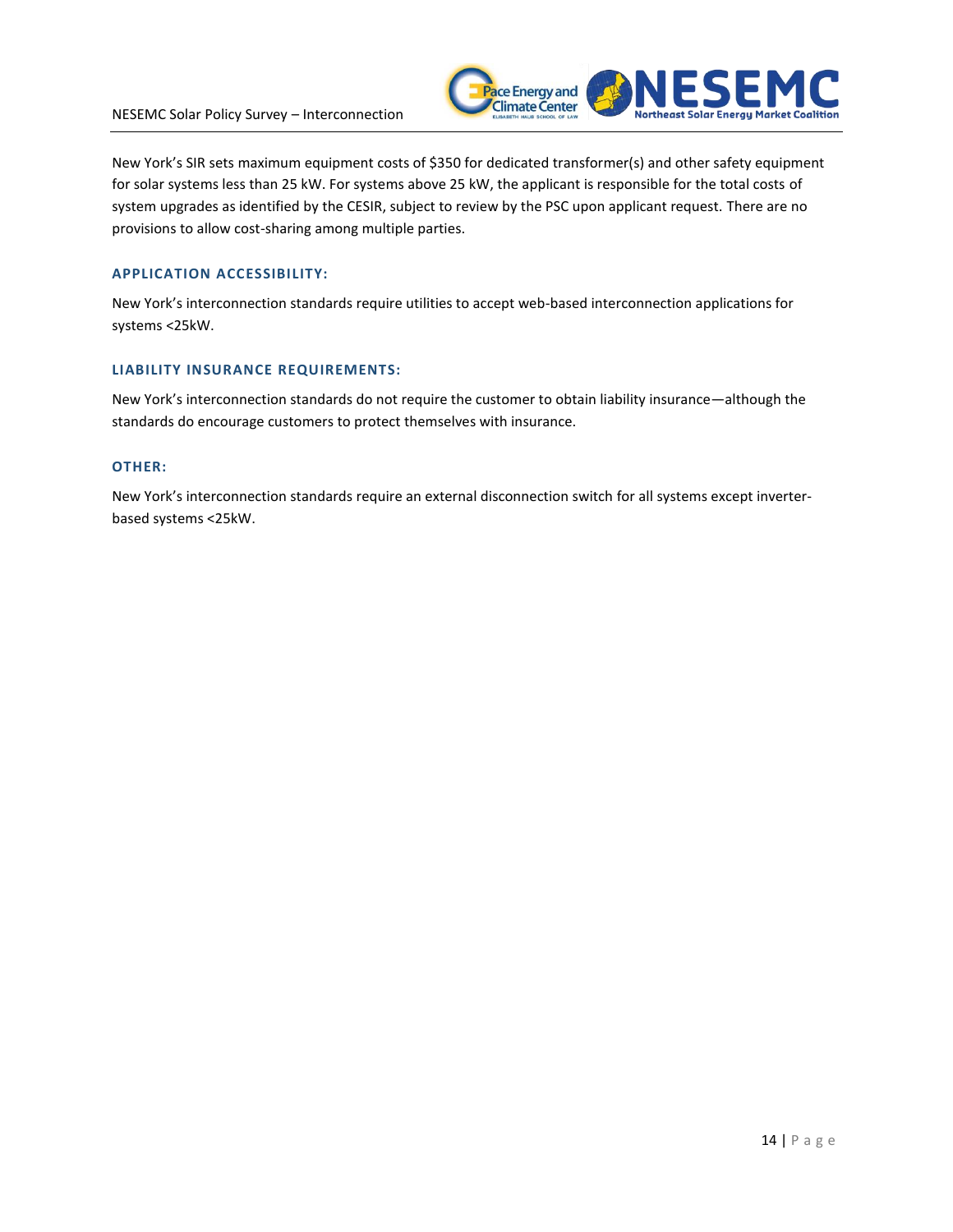

# PENNSYLVANIA

The Pennsylvania Public Utilities Commission has established standard interconnection procedures.<sup>10</sup>

# **APPLICABILITY:**

Pennsylvania's interconnection standards apply to distributed generation up to 5MW and to investor-owned utilities.

#### **PRE-APPLICATION REPORT:**

Pennsylvania's interconnection standards do not require or describe a pre-application report.

# **TIERED REVIEW PATHWAYS:**

Pennsylvania's interconnection standards delineate tiered review pathways.

| <b>TIER</b>    | APPLICABILITY                                                                            |
|----------------|------------------------------------------------------------------------------------------|
| <b>LEVEL 1</b> | Inverter-based systems <10kW                                                             |
| LEVEL 2        | Inverter-based systems <2MW that do not qualify for Level 1                              |
| LEVEL 3        | Systems <2MW that do not qualify for Levels 1 or 2                                       |
| <b>LEVEL 4</b> | Systems that do not qualify for Levels 1, 2, or 3 and do not export power<br>to the grid |

## **TIMELINES:**

Pennsylvania's interconnection standards delineate timetables for the interconnection application process.

# **COSTS:**

 $\overline{a}$ 

Pennsylvania's interconnection standards establish maximum interconnection application fees based on tier  $level.<sup>11</sup>$ 

| TIFR           | <b>APPLICATION FEE</b> |
|----------------|------------------------|
| <b>LEVEL 1</b> | \$100                  |
| LEVEL 2        | $$250 + $1/kW$         |
| <b>LEVEL 3</b> | $$350 + $2/kW$         |
| LEVEL 4        | $$350 + $2/kW$         |

Systems meeting the criteria for Level 1, Level 2 or Level 4 review process do not need to complete a study process at their own cost.

<sup>10</sup> 52 Pa. Code § 75.21 et seq.

<sup>11</sup> 52 Pa. Code § 69.2101 et seq.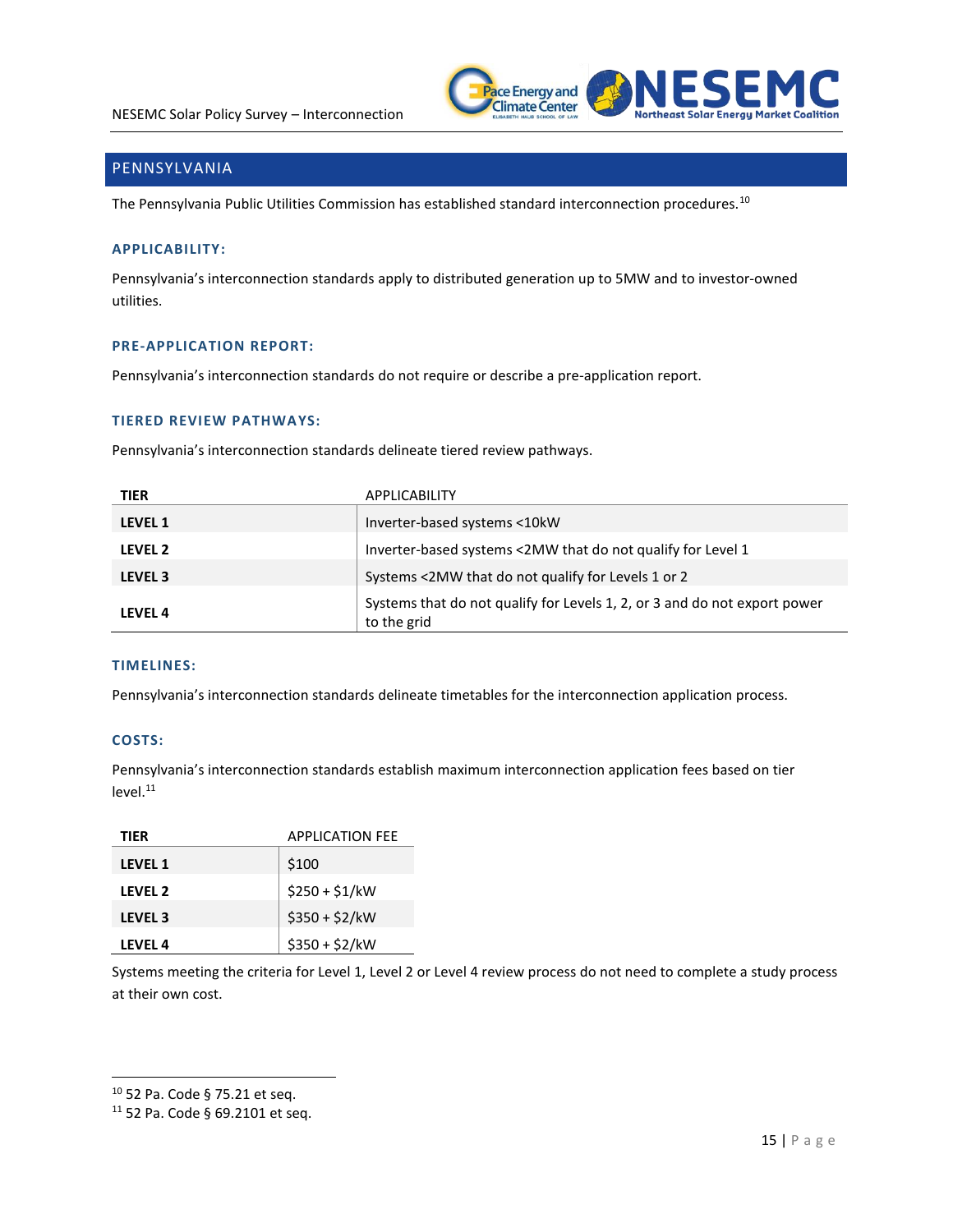

Applicants that request to be evaluated under the Level 3 review process must pay the actual cost of the required studies.

The applicant is responsible for the cost of all system upgrades and facilities needed to interconnect the proposed project. There are no provisions to allow cost-sharing among multiple parties.

# **APPLICATION ACCESSIBILITY:**

Pennsylvania's interconnection standards require utilities to establish processes for accepting interconnection requests electronically.<sup>12</sup>

# **LIABILITY INSURANCE REQUIREMENTS:**

Pennsylvania's interconnection standards do require customers to obtain liability insurance.

### **OTHER:**

 $\overline{a}$ 

Pennsylvania's interconnection standards require an external disconnection switch.<sup>13</sup>

<sup>12</sup> 52 Pa. Code § 75.32. Interconnection requests.

<sup>13</sup> 52 Pa. Code § 75.36. Additional general requirements.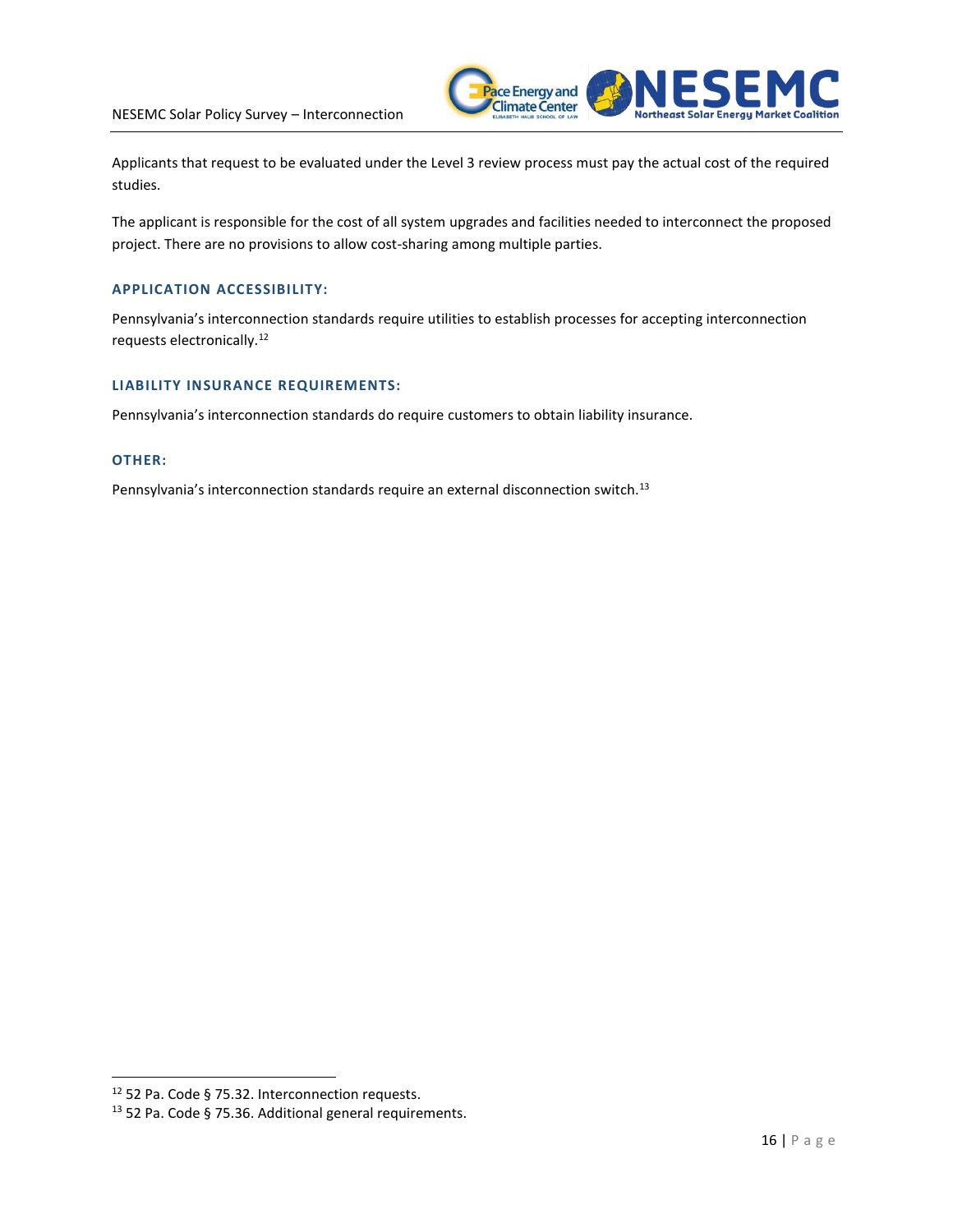

# RHODE ISLAND

Rhode Island state law defines standard interconnection procedures.<sup>14</sup> The state's predominant utility—National Grid-maintains more specific [standards for connecting distributed generation](https://www9.nationalgridus.com/non_html/RI_DG_Interconnection_Tariff.pdf) that address many of the procedures not addressed in state law.

# **APPLICABLE SYSTEMS:**

Rhode Island's interconnection standards apply to all distributed generation that meet eligibility requirements for net metering. They apply to all of the state's utilities.

#### **PRE-APPLICATION REPORT:**

Rhode Island's interconnection standards do not require a pre-application report.

However, National Grid's standard procedures include a pre-application report, which includes various information on the proposed facility interconnection location.

# **TIERED REVIEW PATHWAYS:**

Rhode Island's interconnection standards do not delineate tiered review pathways.

However, tiered review pathways are defined in National Grid's standards.

| <b>TIER</b>              | APPLICABILITY                                                                                |
|--------------------------|----------------------------------------------------------------------------------------------|
| SIMPLIFIED PROCESS       | Inverted-based facilities that are                                                           |
|                          | <15kW on single-phase systems on radial circuit; on spot network<br>under certain conditions |
|                          | <25kW on three-phase systems on radial circuit<br>$\bullet$                                  |
| <b>EXPEDITED PROCESS</b> | Facilities on a radial circuit that pass certain pre-specified screens                       |
| <b>STANDARD PROCESS</b>  | All facilities not qualifying for simplified or expedited process                            |

# **TIMELINES:**

Rhode Island's interconnection standards delineate broad timetables for the interconnection application process.

National Grid defines more specific timetables in their standards for both the company and applicants.

 $\overline{a}$ 

<sup>14</sup> R.I. Gen. Laws § 39-26.3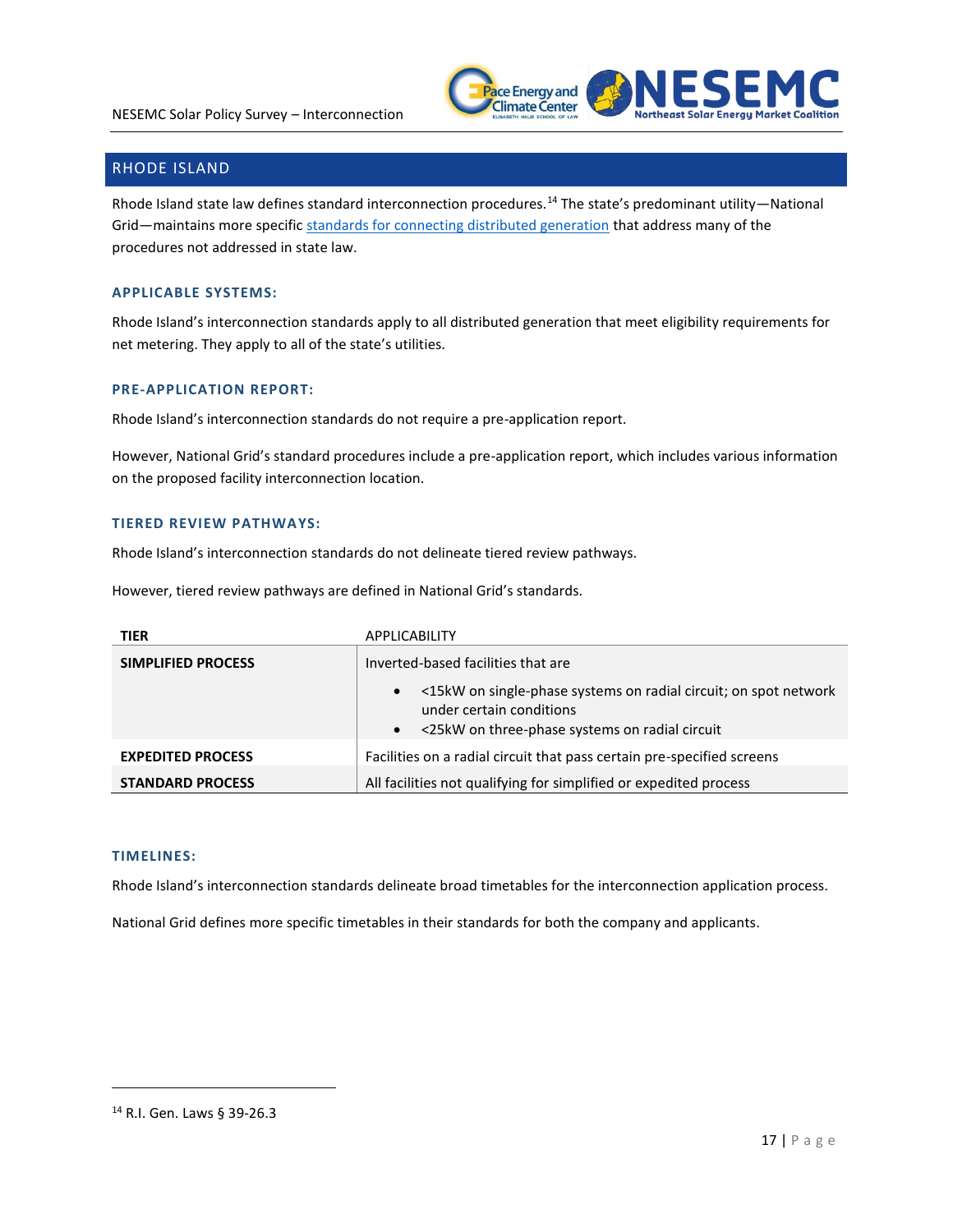

# **COSTS:**

Rhode Island's interconnection standards limit application fees to \$3/kW with maximum of \$2,500 plus any system modification and study costs, if applicable.

Systems meeting the criteria for a simplified application process do not need to complete a study process at their own cost.

Systems meeting the criteria for an expedited application process that request a supplemental review, the applicant must pay the cost of the study at \$125/hour up to 10 engineering hours (\$1,250 maximum).

Applicants requesting a feasibility study or impact study must pay a set fee in lieu of an application fee ranging between \$0 for residential systems less than 25 kW to \$10,000 for non-residential systems larger than 1 MW.

For all other studies, the applicant must pay the actual cost.

The applicant is responsible for the cost of all system upgrades and facilities needed to interconnect the proposed project. However, if subsequent applicants benefit from previous system modifications paid for by an earlier interconnecting customer, the EDC may assess a portion of these costs to the applicant and refund the earlier customer this amount. This must occur within five years of the earlier customer's interconnection agreement.

If the EDC combines other system upgrades with system modifications solely attributable to the proposed project, the EDC is explicitly prohibited from charging the applicant costs associated with any modifications completed to serve other customers.

# **APPLICATION ACCESSIBILITY:**

Rhode Island's standard interconnection procedures do not require online accessibility. However, National Grid accepts interconnection applications via e-mail.<sup>15</sup>

# **LIABILITY INSURANCE REQUIREMENTS:**

Rhode Island's standard interconnection procedures do not address liability insurance requirements. However, the state's major utility, National Grid, requires liability insurance base on facility capacity.

| TIER                   | LIABILITY INSURANCE REQUIREMENT |
|------------------------|---------------------------------|
| $>10$ kW and $<$ 100kW | \$500,000                       |
| >100kW and <1MW        | \$1,000,000                     |
| >1MW and <5MW          | \$2,000,000                     |
| >5MW                   | \$5,000,000                     |

### **OTHER:**

 $\overline{a}$ 

Rhode Island's standard interconnection procedures do not address external disconnection switches.

<sup>&</sup>lt;sup>15</sup> See National Grid's [interconnection process](https://www9.nationalgridus.com/narragansett/business/energyeff/4_interconnection-process.asp) webpage.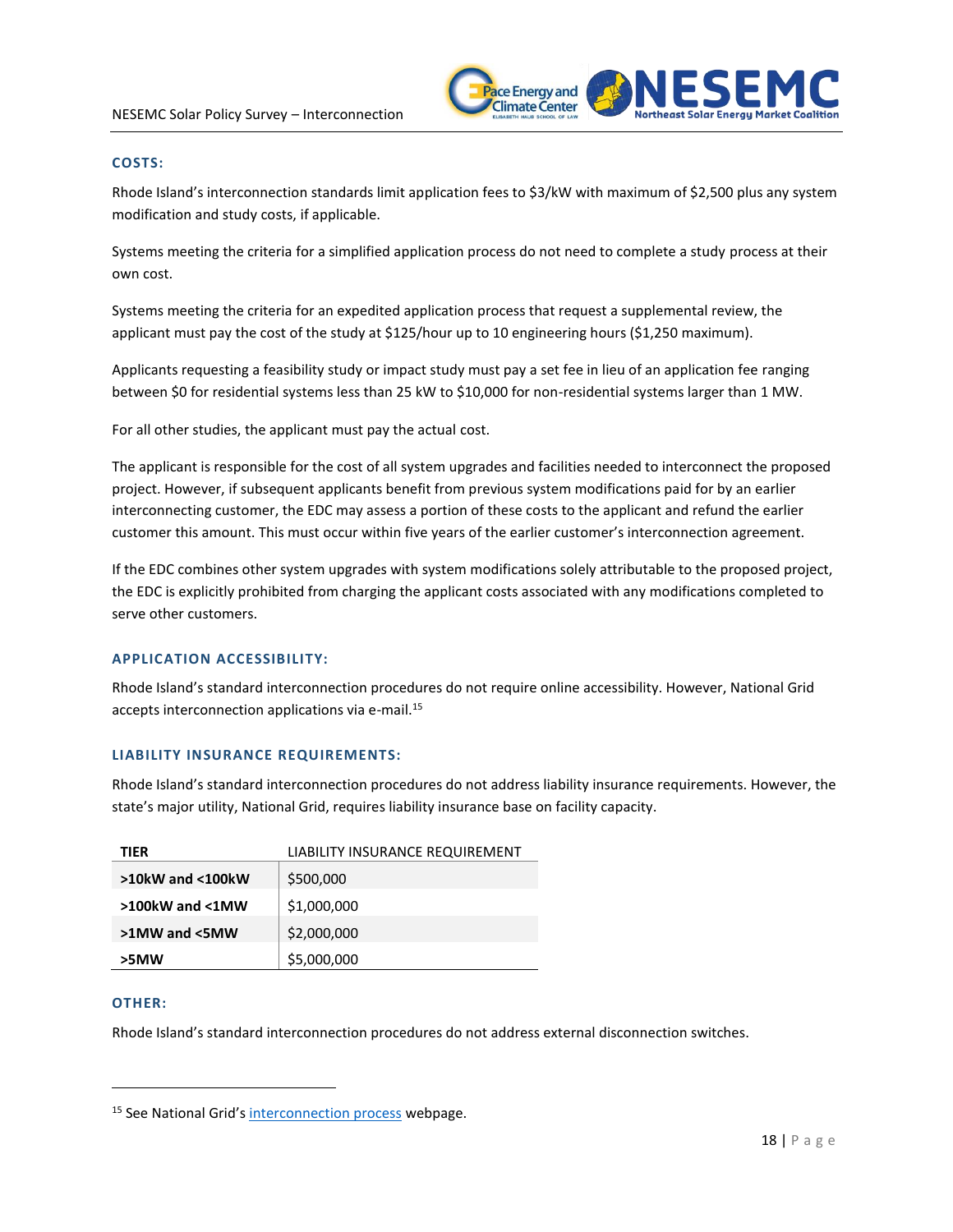

# VERMONT

Vermont has defined standard interconnection procedures last updated in 2006. 16

#### **APPLICABILITY:**

Vermont's interconnection standards apply to all distributed generation that are not subject to NE-ISO or FERC interconnection rules. They apply to all utilities in the state.

#### **PRE-APPLICATION REPORT:**

Vermont's standard interconnection procedures require utilities to designate an employee or office to provide informational assistance to interconnection requesters. Information provided to requesters should include existing studies and other materials "useful to an understanding of an interconnection at a particular point on the" utility's system. There is no formal pre-application report required.

#### **TIERED REVIEW PATHWAYS:**

Vermont's standard interconnection procedures delineate different standards and requirements for smaller netmetering facilities and facilities satisfying certain screening criteria.

| <b>TIER</b>                          | APPLICABILITY                                                                                                                                                                                                                                                              |
|--------------------------------------|----------------------------------------------------------------------------------------------------------------------------------------------------------------------------------------------------------------------------------------------------------------------------|
| <b>NET-METERED SYSTEMS &lt;150kW</b> | Net metering facilities <150kW are governed by standards set forth in<br>Appendix A of Rule 5.100 (Net Metering).                                                                                                                                                          |
| <b>FAST TRACK</b>                    | Facilities >150kW that satisfy certain screening criteria set forth in Rule<br>5.505 (Fast Track Screening Process) are eligible for "Fast Track"<br>interconnection procedures. These facilities are not subject to Feasibility,<br>System Impact, or Facilities Studies. |
| <b>STANDARD</b>                      | Non-net metering facilities that do not satisfy fast track screening criteria<br>are governed by Rule 5.507 (Applications Not Eligible for Fast Track).                                                                                                                    |

#### **TIMELINES:**

Vermont's interconnection standards define explicit timetables for the interconnection application process.

## **COSTS:**

 $\overline{a}$ 

Vermont's interconnection standards stipulate that all systems must pay a \$300 application fee, plus the cost of any studies, if applicable.

<sup>16</sup> Rule [5.100 \(Net Metering Rules\)](http://psb.vermont.gov/sites/psb/files/rules/OfficialAdoptedRules/2013%20NM%20adopted%20rule%20clean.pdf) and [Rule 5.500 \(Interconnection Procedures\)](http://psb.vermont.gov/sites/psb/files/rules/OfficialAdoptedRules/5500_Electric_Generation_Interconnection_Procedures.pdf)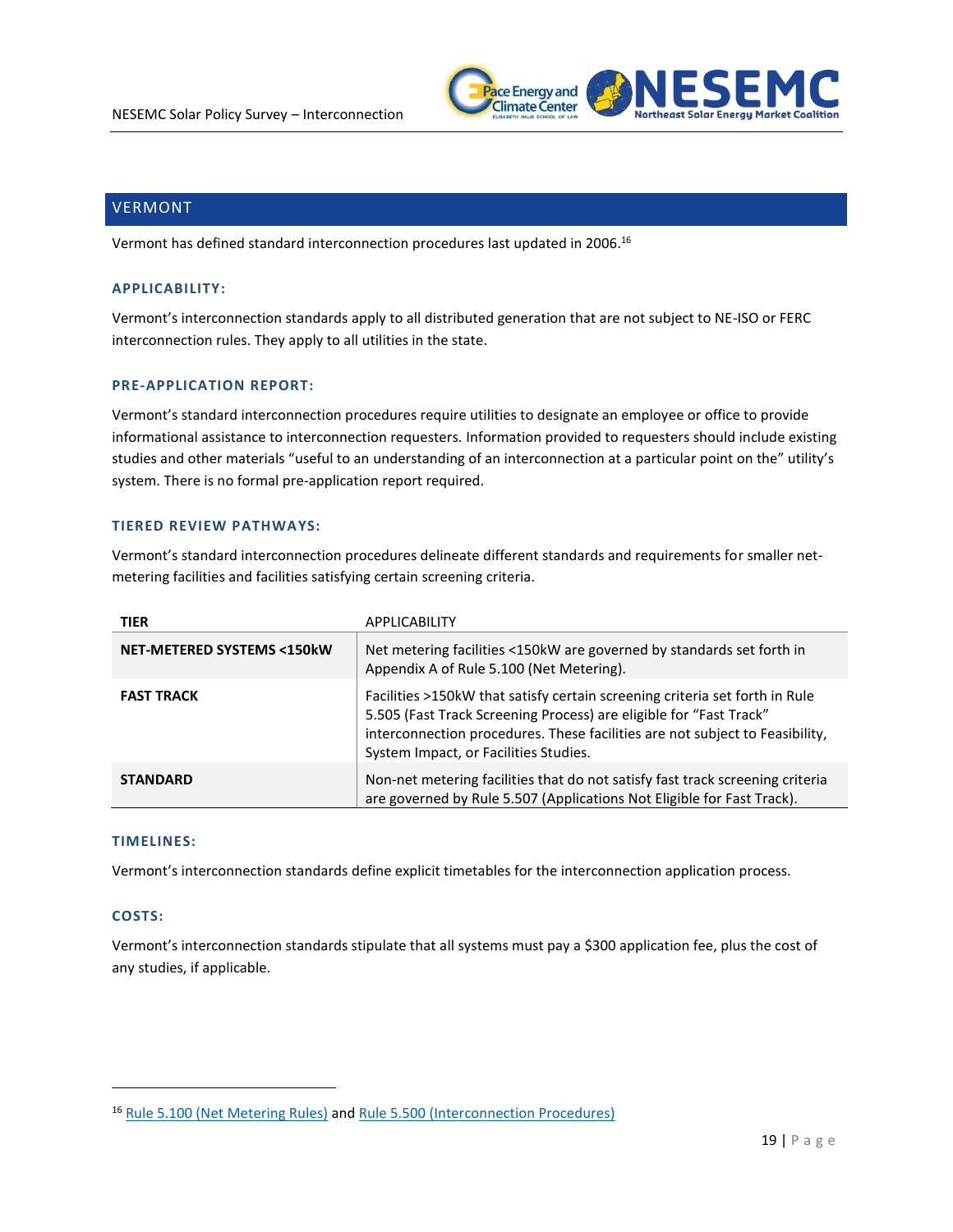

The applicant is responsible for the cost of all system upgrades and facilities needed to interconnect the proposed project. The utility may propose "to group facilities required for more than one Interconnection Requester in order to minimize facilities' costs".

# **APPLICATION ACCESSIBILITY:**

Online submittal of interconnection applications is not required by the standard procedures or (to our knowledge) supported by the state's major utilities.

### **LIABILITY INSURANCE REQUIREMENTS:**

Liability insurance requirements are not specified in Vermont's standard interconnection procedures.

#### **OTHER:**

All interconnected systems must have a utility accessible external disconnect switch unless the system is inverterbased and the utility waives the requirement.